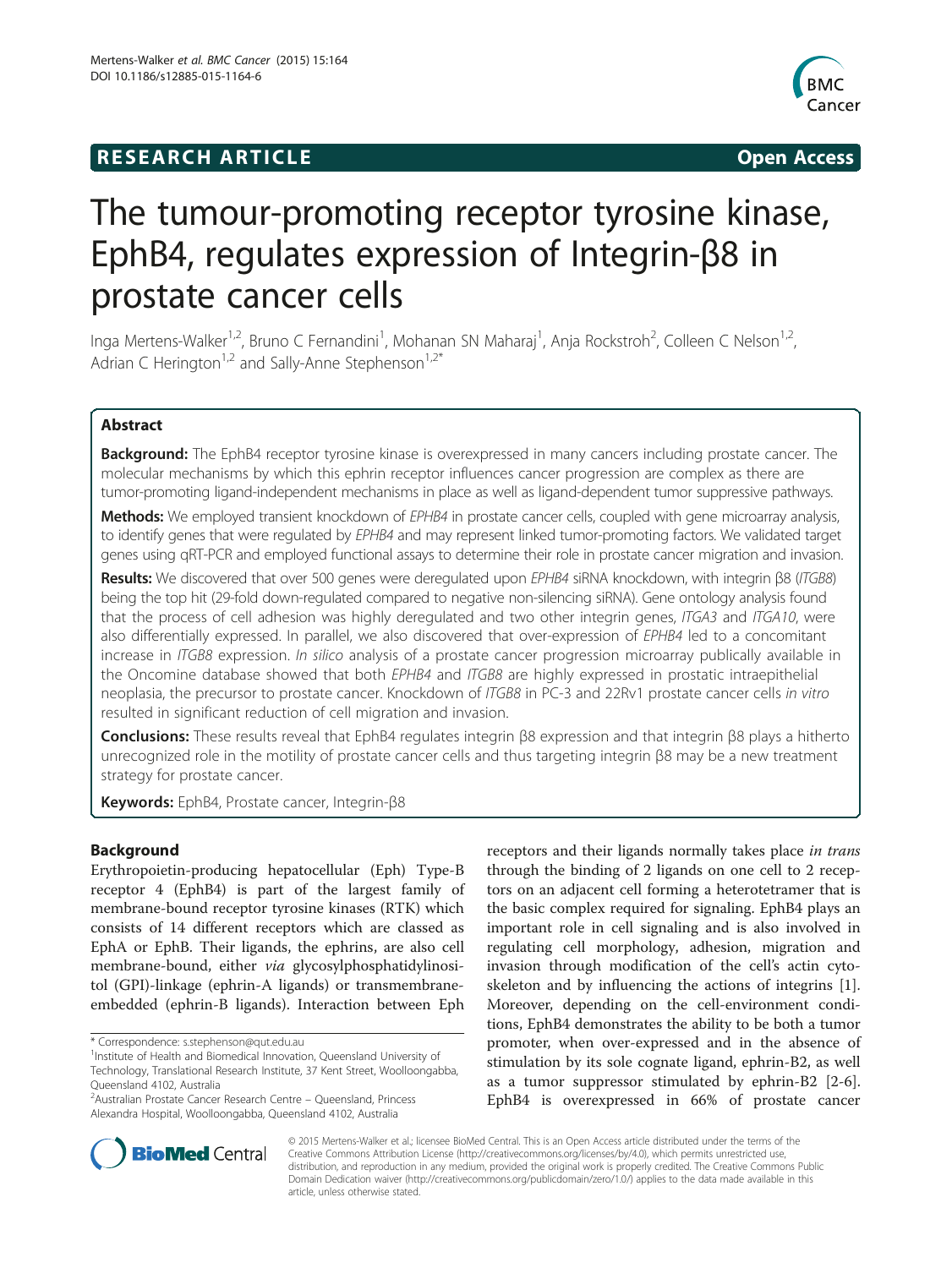clinical samples and has been implicated in prostate cancer development and progression [\[2,7](#page-8-0)]. It has been shown using targeted siRNA sequences that knockdown of EphB4 in prostate cancer causes a significant reduction in cell motility in vitro and tumor growth in vivo [[5\]](#page-8-0). However, the mechanisms by which removal of EphB4 exerts these effects are largely unknown. To date, no study has investigated the broader consequences on gene expression of siRNA-mediated knockdown of EPHB4 in prostate cancer. Therefore, we sought to determine the genome-wide changes upon transient knockdown of EPHB4 in a ligand-independent context in the prostate cancer cell line LNCaP.

Through gene expression analysis following EPHB4 knockdown, validation of the microarray data, and EphB4 over-expression, we have determined that EphB4 regulates the expression of integrin β8 in prostate cancer cell lines.

# **Methods**

#### Cell culture

All cell lines were purchased from the American Type Culture Collection (Manassas, VA). LNCaP, PC3 and 22Rv1 prostate cancer cells were cultured in RPMI 1640 (Life Technologies, Mulgrave, VIC, Australia) supplemented with 10% fetal calf serum (FCS). EphB4 overexpressing stable 22Rv1 cell lines, together with vector-only (VO) and parental 22Rv1 cells, were generated as described previously [[2\]](#page-8-0).

### siRNA transfection

Lipofectamine 2000 (Life Technologies) was used to transiently transfect LNCaP cells with 10 nM of EPHB4 siRNAs (SI00288589, SI04435053; Qiagen, Chadstone, VIC, Australia) or PC3 and 22Rv1 cells with 100 nM of ITGB8 siRNAs (SI00034454, SI03066623, Qiagen). The AllStars non-silencing negative control siRNA (Qiagen) was used at the same concentration as gene-specific siRNAs for all experiments. After 48 h, RNA from both the siRNA-treated cells and the EphB4 over-expressing cells was extracted using Trizol (Life Technologies).

# Microarray gene expression profiling

Triplicate samples of EPHB4 siRNA knockdown and respective control siRNA transfected LNCaP cells were extracted for RNA and prepared for microarray profiling, which was performed on a custom Agilent  $4 \times 180$  K oligo array (VPCv3 ID:032034, GEO GPL16604, Agilent Technologies, Mulgrave, VIC, Australia). This microarray contains the Agilent 44 K (ID:014850) probe set incorporating human gene expression protein-coding probes as well as non-coding probes; with the probes targeting exonic regions, 3′UTRs, 5′UTRs, as well as intronic and intergenic regions [[8\]](#page-8-0). RNA was isolated with

Trizol (Life Technologies), further purified using an RNeasy Mini Kit (Qiagen) with DNAse treatment according to the manufacturer's protocol. RNA samples were analyzed by a Bioanalyzer (Agilent) to ensure the RNA was of high quality. RNA (100 ng) from each group was amplified and labelled using the Low Input Quick Amp Labeling Kit (Agilent) and the protocol for One-Color Microarray-Based Gene Expression Analysis. The input RNA was reverse transcribed into cDNA, using an oligo-dT/T7-promoter primer which introduces a T7 promoter region. The subsequent in vitro transcription uses a T7 RNA polymerase, which simultaneously amplifies target material into cRNA and incorporates cyanine 3-labeled CTP. cDNA synthesis and in vitro transcription were both performed at 40°C for 2 h. The labelled cRNA was then purified with Qiagen's RNeasy mini-spin columns and quantified using a Nanodrop-1000 (Thermo Scientific, Waltham, MA, USA). cRNA (1650 ng) from each sample was loaded onto the 4x180 K custom microarray and allowed to hybridize at 65°C for 17 h. The arrays were scanned using an Agilent Microarray Scanner G2565CA.

#### Microarray data analysis

The microarray data were processed with Agilent Feature Extraction Software (v10.7). A quantile between-array normalization was applied and differential expression was determined using an unpaired T-test, asymptotic p-value and a 2-fold cut-off (GeneSpring GX11, Agilent Technologies). The gene expression levels are presented as fold change. Genes that were significantly different between two groups were identified with a p value of  $<-0.05$ , and an average fold change of  $> = 2$ .

Normalized gene expression data of the experiment are Minimum Information About a Microarray Experiment (MIAME) and have been submitted to Gene Expression Omnibus (GEO) with the accession number GSE61800.

# Quantitative real-time PCR

Extracted RNA was reverse transcribed using Superscript III reverse transcriptase according to the manufacturer's instructions (Life Technologies). Quantitative RT-PCR for EPHB4 expression was performed in triplicate using a TaqMan Gene Expression Assay (EPHB4: Hs00174752\_m1 Life Technologies) and TaqMan Universal PCR Master Mix, No AmpErase UNG (Life Technologies) on a Rotor-Gene 6000 (Qiagen). The endogenous reference gene hydroxymethylbilane synthase (HMBS: Hs00609297\_m1) was used for normalization and results are expressed as the EPHB4:HMBS ratio. For integrin gene expression analysis the SYBR Master Mix (Life Technologies) was used with GAPDH as a housekeeping gene. Primer sequences are listed in Table [1](#page-2-0).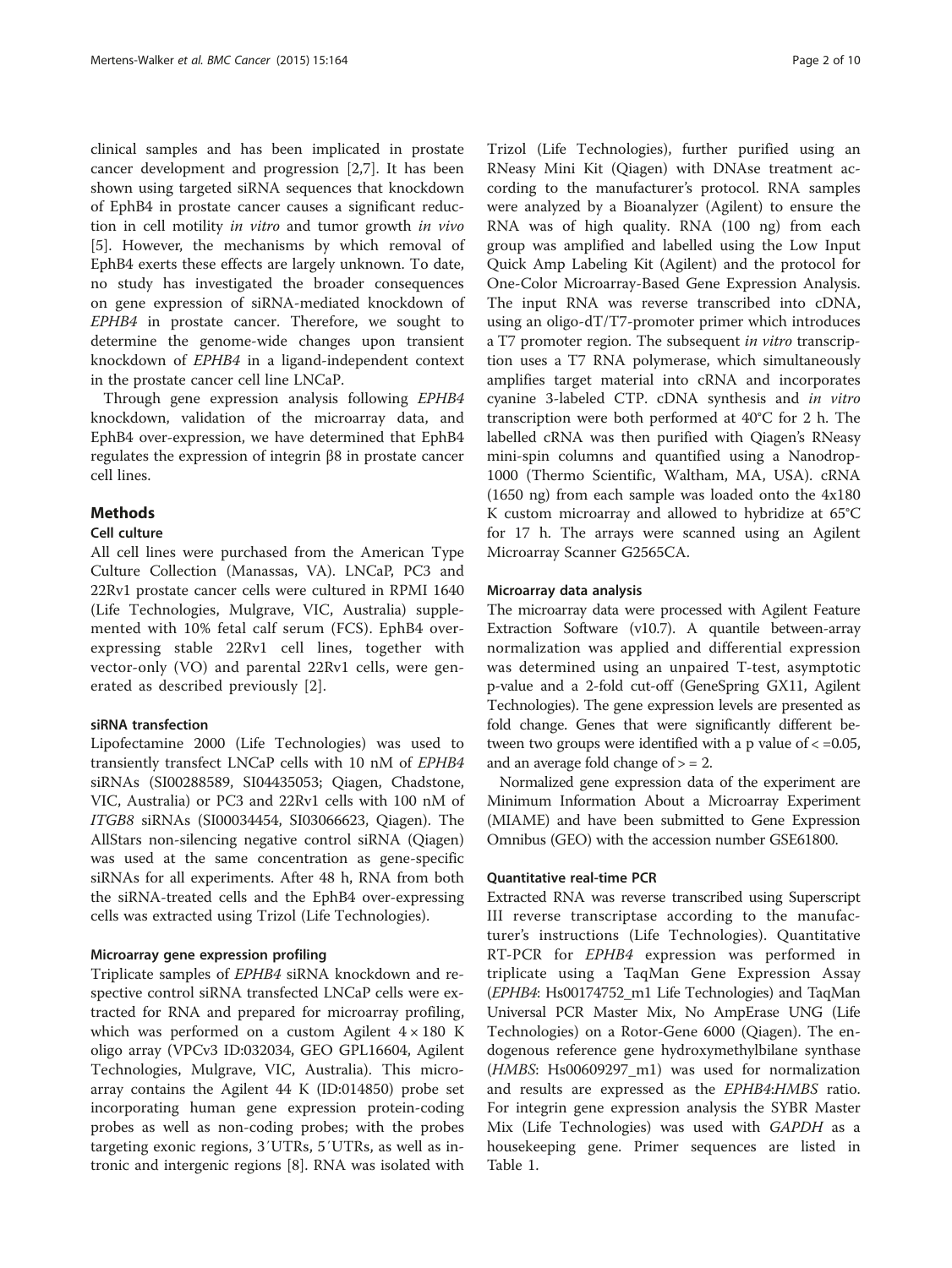| Gene          | Forward primer 5' to 3'           | Reverse primer 5' to 3'        | Product size (bp) |
|---------------|-----------------------------------|--------------------------------|-------------------|
| <b>ITGA3</b>  | AGCGCTACCTGCTCCTGGCT              | GGGCAGTGAGTGGGCACAGG           | 99                |
| <b>ITGA10</b> | <b>CTGACAGGTCTCTGCTCCCCC</b>      | CCATCGCTGTCCACCCCCAA           | 120               |
| <b>ITGB8</b>  | TGTGTGCTGGGCATGGAGAGTGT           | CAGTGCTGGGCTGCTGCTGAA          | 100               |
| <b>ITGAV</b>  | CATCTGTGAGGTCGAAACAGG             | <b>TGGAGCATACTCAACAGTCTTTG</b> | 137               |
| <b>EPHB4</b>  | <b>TCAATGTCACCACTGACCGAGAGGTA</b> | GGTATTTGACCTCGTAGTCCAGCACA     | 141               |
| <b>GAPDH</b>  | <b>CTGCACCACCAACTGCTTAG</b>       | GTCTTCTGGGTGGCAGTGAT           | 108               |

<span id="page-2-0"></span>Table 1 Primer sequences for semi-quantitative RT-PCR and qRT-PCR

#### Semi-quantitative RT-PCR

RT-PCR analysis was carried out using standard conditions with primers as shown in Table 1). PCR conditions were as follows: initial denaturation 94°C for 15 min then 94°C for 30s; 60°C for 30s; 72°C for 30s repeated 35 times, final elongation 72°C for 10 min. PCR products were analyzed on a 2% Tris-acetate agarose gel containing 0.01% ethidium bromide and photographed using a Gel doc system (Syngene, MD, USA).

#### SDS-PAGE and western blotting

Cells were lysed with ice-cold RIPA buffer (50 mM Tris pH 7.4, 1% Triton X-100, 0.5% sodium deoxycholate, 150 mM NaCl, 2 mM EDTA, 1 mM sodium orthovanadate, 1 mM NaF, 1 mM PMSF, 10 μg/ml aprotinin) supplemented with protease inhibitors (Complete Mini-EDTA-free tablets; Roche, Castle Hill, NSW, Australia). Protein lysates were mixed at 4°C for 15 min, then insoluble proteins removed by centrifugation at 14,000 rpm. Protein concentrations were determined using the BCA Protein Assay Kit (Pierce, Rockford, IL, USA). Protein samples (20-50 μg) were separated on SDS-PAGE gels (4% stacking and 10% separating) before proteins were transferred to a nitrocellulose membrane using a wet transfer system (Bio-Rad, Hercules, CA, USA) in transfer buffer (20% methanol, 0.1 mM Tris, 80 mM glycine) at 100 V for 90 min. After blocking with 5% skim milk in TBST (Tris buffered saline with Tween-20:- 8 g/L NaCl, 3 g/L Tris, 0.2 g/L KCl, 0.2% Tween-20, pH 7.4) for 1 h, blots were probed with the primary antibody in 5% BSA/ TBST (anti-EphB4 H-200, Santa Cruz Biotechnology, CA, USA) [[9\]](#page-8-0) or 5% skim milk/TBST (anti-ITGB8 ab80673, Abcam, Melbourne, VIC, Australia) overnight at 4°C before incubation with horseradish peroxidaselabelled secondary antibody anti-rabbit IgG (Sigma-Aldrich, Castle Hill, NSW, Australia) in 5% skim milk/TBST for 1 h at room temperature. Chemiluminescence was detected with Amersham™ ECL Plus Chemiluminescence kit (GE Healthcare, Silverwater, NSW, Australia) following the manufacturer's recommendation, with a 10-30 sec exposure to SuperRX X-ray film (Fuji Film Corporation, Japan).

### Migration assay

PC3 cells were seeded into 96-well Essen Bioscience ImageLock plates (Essen BioSciences, Ann Arbor, MI, USA) at  $2 \times 10^4$  cells per well in four replicates and allowed to proliferate for 24 h until they had formed a complete monolayer. Cells were then transfected with ITGB8 siRNA and allowed to grow for a further 24 h. The 96-well WoundMaker (Essen Bioscience) was then used to create a cell-free zone in the monolayer before the plates were placed in the IncuCyte ZOOM (Essen Bioscience). Migration into the cell free zone was determined after 24 h and quantified as relative wound density.

#### Invasion assay

Pre-coated growth-factor reduced Matrigel cell culture inserts (24-well, pore size 8 μm; BD Biosciences, San Jose, CA, USA) were seeded with serum-deprived  $5 \times 10^5$ PC3 or 22Rv1 vector-only cells (22Rv1-VO) or 22Rv1 EphB4 over-expressing cells (22Rv1-B4) and transfected with 100 nM ITGB8 siRNA or non-silencing AllStars siRNA (Qiagen) in 0.1% FCS-containing medium. Medium containing 10% FCS was used as chemo-attractant. Cells were incubated for 22 h and cells that had not invaded were removed from the upper chamber using a cotton swab. Membranes were excised and mounted on glass slides with ProLong Gold Antifade containing 4, 6-diamidino-2 phenylindole, dihydrochloride (DAPI) (Life Technologies) for visualization of the nuclei of cells that had invaded through the Matrigel to the underside of the membrane. Nuclei were counted in five random fields at 20 X magnification using an Olympus epifluorescent microscope.

#### Adhesion assay

22Rv1-VO or –B4 cells, or their negative siRNA-control or ITGB8 siRNA counterparts  $(1 \times 10^5 \text{ cells})$ , were seeded into triplicate wells in a Vitronectin pre-coated 96 well adhesion assay plate, and an adhesion assay was carried out according to the manufacturer's instructions (Merck Millipore, VIC, Australia).

# **Statistics**

Statistical analysis was carried out using IBM SPSS software package by employing the ANOVA analysis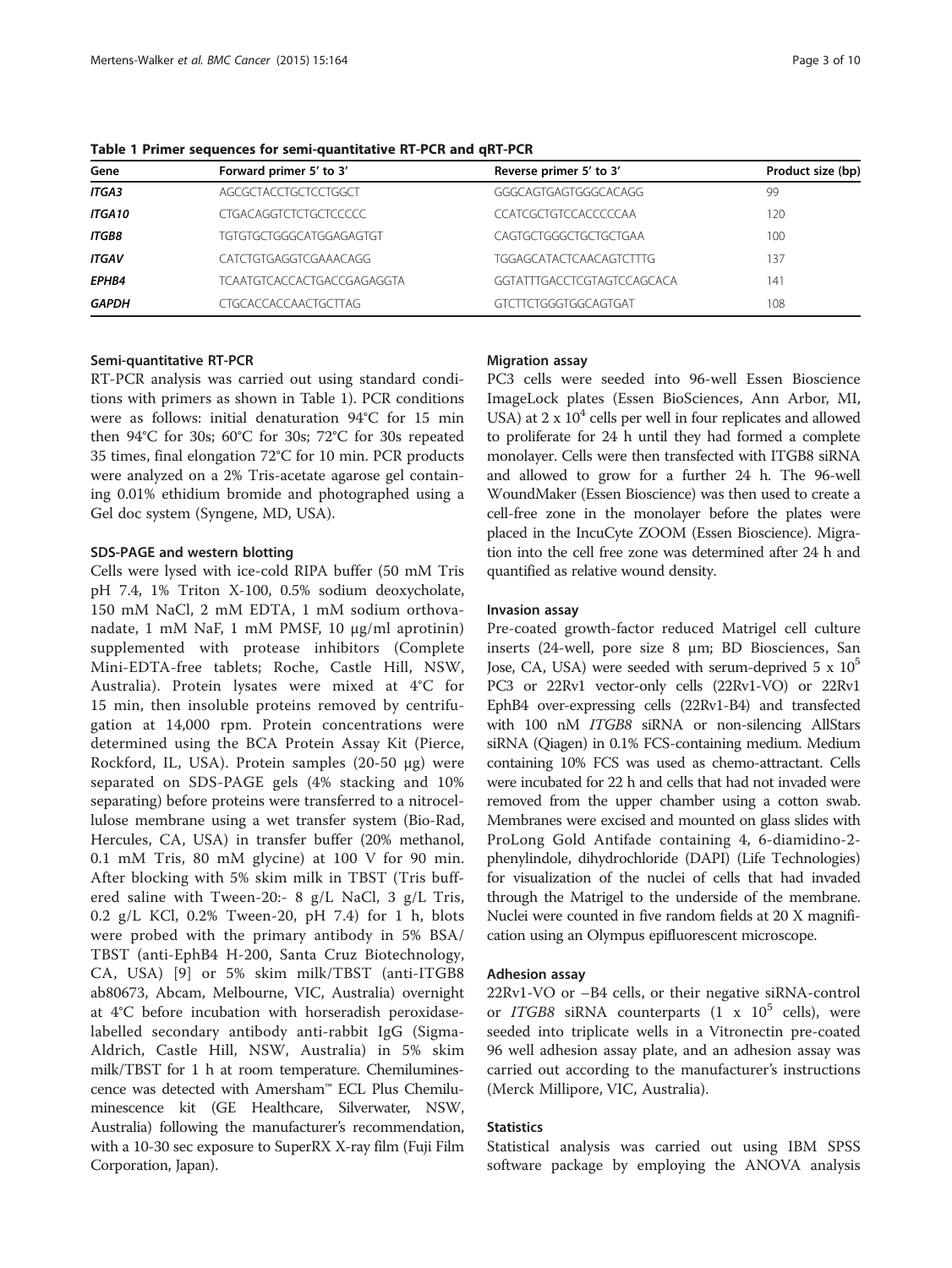followed by Fisher's least significant difference post hoc test or Student's t-test with p < 0.05 considered significant.

# Results

# EPHB4 down-regulation results in differential gene expression in LNCaP cells

In an effort to characterize the contribution of EphB4 to regulating gene expression in prostate cancer, endogenously EphB4-expressing LNCaP cells were transfected with EPHB4 specific siRNAs and compared to negative non-silencing siRNA cells using gene expression profiling. Quantitation of Western immunoblots using Image J confirmed knockdown of EPHB4 averaged  $80.25 \pm 8.96\%$ . Using a 2-fold cut off, 260 genes were up-regulated and 300 genes were found to be significantly down-regulated when EPHB4 siRNA transfectants were compared to the negative controls (Additional file [1](#page-8-0): Figure S1). Among the top ten down-regulated genes were ITGB8 (29.4 fold), EIF4E3 (10.3 fold) and SASH1 (6.8 fold) (Table 2). On the other hand, the top ten up-regulated genes included MYO VI (5.7 fold), MMP12 (4.8 fold) and CYP11A1 (4.2 fold) (Table [3](#page-4-0)). Gene ontology screening highlighted the biological process of cell adhesion as being significantly de-regulated upon EPHB4 knockdown (Table [4](#page-4-0)). Amongst the genes involved in cell adhesion were three integrin molecules that were deregulated (Table [4](#page-4-0)) including the top down-regulated gene, ITGB8. We therefore chose to further investigate the relationship between EphB4 and those three integrins - ITGB8, ITGA3 and ITGA10.

# Integrins are significantly de-regulated in response to changing EphB4 levels in prostate cancer cells

The microarray analysis revealed significant quantitative changes in ITGB8 and ITGA10 (down-regulated) and ITGA3 (up-regulated) (Figure [1](#page-5-0)A). To confirm these data we employed real-time PCR analysis on a different

set of LNCaP transfectants. Upon EPHB4 knockdown, ITGB8 and ITGA10 were significantly down-regulated (Figure [1](#page-5-0)B). ITGA3 however, was unchanged (Figure [1](#page-5-0)B). Knockdown of EPHB4 with two different siRNAs also resulted in a reduction of integrin β8 protein expression (Figure [1](#page-5-0)C), confirming the results seen at the gene level. Conversely, to investigate whether EphB4 overexpression would result in a parallel increase in ITGB8 expression, and to ensure that these data were not due to siRNA off-target effects, the expression of ITGB8 in stable 22Rv1-EphB4 over-expressing cells was also determined using qRT-PCR and compared with 22Rv1 cells containing the empty vector (22Rv1-VO). EphB4 overexpression resulted in a significant 2.5 fold increase in ITGB8 gene levels, but no significant effect was seen on ITGA3 or ITGA10 expression (Figure [1](#page-5-0)D). Again, the increase in gene expression of ITGB8 correlated with an increase in protein level (Figure [1](#page-5-0)E). Together, these data suggest that EPHB4 and ITGB8 are co-regulated in prostate cancer cells. As integrin β8 has only one known heterodimer partner, integrin  $\alpha V$  (ITGAV) [\[10\]](#page-8-0), we also sought to determine whether over-expression of EphB4 increases the expression of this integrin subunit. EPHB4 overexpression in 22Rv1 cells significantly increased ITGAV gene expression by 1.7 fold (Figure [1](#page-5-0)F) suggesting an overall increase in the integrin αvβ8 heterodimer complex.

# Knockdown of ITGB8 suppresses migration and invasion in prostate cancer cells

Integrin β8 has been implicated in tumor cell invasiveness [[11\]](#page-8-0). To analyse functional effects of integrin β8 in prostate cancer cells, we employed siRNA knockdown. In PC-3 cells, ITGB8 knockdown resulted in a 70% decrease in ITGB8 mRNA (Figure [2](#page-6-0)A). PC-3 cells transfected with ITGB8-targeted siRNA showed a significant decrease in *in vitro* wound healing migration and in Matrigel invasion, when compared with PC-3 cells

Table 2 Top ten significantly down-regulated genes in LNCaP cells after EPHB4 siRNA knockdown

| Fold change | Gene symbol       | <b>Description</b>                                          | <b>Function</b>                                      |
|-------------|-------------------|-------------------------------------------------------------|------------------------------------------------------|
| $-29.4$     | <b>ITGB8</b>      | Integrin beta 8                                             | Cell-cell and cell-extracellular matrix interactions |
| $-10.5$     | 10C100287846      | Patched 1 pseudogene                                        | Uncharacterized                                      |
| $-10.5$     | PROM <sub>1</sub> | Prominin 1/CD133                                            | Transmembrane glycoprotein, stem cell marker         |
| $-10.3$     | FIF4F3            | Eukaryotic translation initiation factor 4E family member 3 | Recruits mRNA to ribsosome                           |
| $-8.8$      | GBP3              | Guanylate Binding Protein 3                                 | Binding of guanidine nucleotides                     |
| $-8.4$      | DOCK10            | Dedicator of Cytokinesis 10                                 | Guanine nucleotide exchange factor                   |
| $-7.9$      | $C14$ orf38       | Open reading frame                                          | Uncharacterized                                      |
| $-6.9$      | TMC7              | Transmembrane Channel-like 7                                | Multi-pass membrane protein                          |
| $-6.8$      | SASH1             | SAM and SH3 domain Containing 1                             | Candidate tumour suppressor in breast cancer         |
| $-5.8$      | FSD <sub>2</sub>  | Fibronectin type III and SPRY domain containing 2           | Uncharacterized                                      |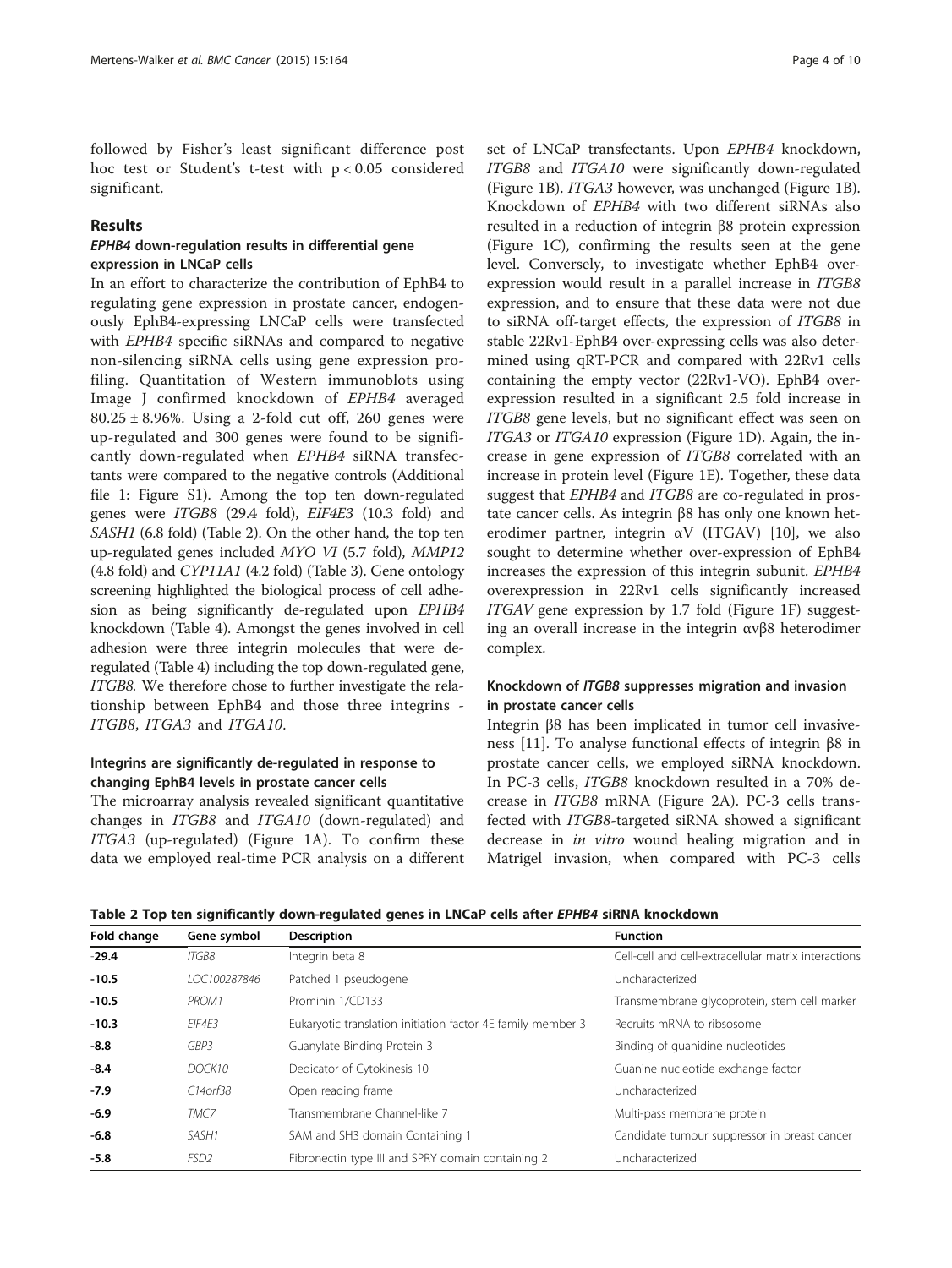| Fold change | Gene symbol        | <b>Description</b>                                                     | <b>Function</b>                                                                                                                                      |
|-------------|--------------------|------------------------------------------------------------------------|------------------------------------------------------------------------------------------------------------------------------------------------------|
| 5.7         | MYO6               | Myosin VI                                                              | Actin-based motor protein                                                                                                                            |
| 4.8         | MMP12              | Matrix-metallopeptidase 12                                             | Cleavage of extra-cellular matrix                                                                                                                    |
| 4.4         | LOC100131726       | HCC-related HCC-C11 v3                                                 | Miscellaneous RNA                                                                                                                                    |
| 4.3         | TDRD <sub>7</sub>  | Tudor Domain containing 7                                              | Component of cytoplasmic RNA granules                                                                                                                |
| 4.3         | <i><b>OSMR</b></i> | Oncostatin M receptor                                                  | Type I cytokine receptor                                                                                                                             |
| 4.3         | APOBEC3H           | Apolipoprotein B mRNA editing enzyme, catalytic<br>polypeptide-like 3H | Antiretroviral mRNA editing enzyme                                                                                                                   |
| 4.2         | CYP11A1            | Cytochrome P450, family 11, subfamily A, polypeptide 1                 | Conversion of cholesterol to pregnolone                                                                                                              |
| 4.2         | <i>LRRTM3</i>      | Leucine Rich Repeat Transmembrane Neuronal 3                           | Implicated in neuronal disorders                                                                                                                     |
| 4.1         | GCOM1              | GRINL1A complex locus 1                                                | Read-through transcription between the MYZAP<br>(myocardial zonula adherens protein) and POLR2M<br>(polymerase (RNA) II (DNA directed) polypeptide M |
| 3.9         | TBC1D8B            | TBC1 domain family, member 8B                                          | Uncharacterized                                                                                                                                      |

<span id="page-4-0"></span>Table 3 Top ten significantly up-regulated genes in LNCaP cells after EPHB4 siRNA knockdown

transfected with negative siRNA (Figure [2](#page-6-0)B & C). Furthermore, transfection of 22Rv1-VO and 22Rv1-B4 cells with the ITGB8 siRNA resulted in a significant decrease in Matrigel invasion (Figure [2D](#page-6-0)). There was no significant difference in the adhesion to vitronectin of 22Rv1- VO or 22Rv1–B4 cells transfected with ITGB8 siRNA (Figure [2](#page-6-0)E). Together, these results highlight that integrin β8 plays an important role in prostate cancer cell migration and invasion in both endogenous and exogenously over-expressing EphB4 cell models.

#### Correlation between ITGB8 and EPHB4 expression levels

To investigate whether there is a correlation between ITGB8 and EPHB4 expression in different prostate cancer cells representing different stages of the disease, several cell lines were subjected to RT-PCR (Figure [3](#page-7-0)A). All prostate cell lines tested expressed EPHB4 as expected [[5,7\]](#page-8-0). ITGB8 was most highly expressed in PC-3 and DU145 cells, followed by BPH-1 and LNCaP cells. The metastatic subclonal line C4-2B derived from LNCaP cells [\[12](#page-8-0)] showed no ITGB8 mRNA expression. To further assess whether ITGB8 expression could be indicative of clinical disease progression we surveyed the Oncomine database. Analysis of the prostate cancer pro-gression study conducted by Tomlins et al. [[13\]](#page-8-0) revealed that in benign samples both EPHB4 and ITGB8 are expressed at a low level and this increases dramatically and significantly in prostatic intraepithelial neoplasia

Table 4 Significantly enriched gene ontology process in LNCaP cells after EPHB4 siRNA knockdown

| GO biological process Genes involved |                                                                                                                                        |
|--------------------------------------|----------------------------------------------------------------------------------------------------------------------------------------|
| Cell adhesion:                       | ACHE; CD34; CDH19; CLDN10; CNTN6; COL5A1;                                                                                              |
| GO:0007155                           | DLC1; DSC1; DSCAM; FEZ1; FRAS1; ITGA10; ITGA3;<br>ITGB8: JAM2: LAMA4: MTSS1: NELL2: NLGN3:<br>NRCAM: PKD2: STAB2: TGFBI: TNC: TNF: VCL |

(PIN) (*ITGB8*: 9.5 fold,  $p = 1.24 \times 10^{-4}$  and *EPHB4* 2.9 fold,  $p = 0.001$ ), the precursor for prostate carcinoma [[14\]](#page-8-0). In carcinoma samples the expression of both genes is elevated, with EPHB4 being significantly up-regulated in comparison to benign tissue samples, but expression of both ITGB8 and EPHB4 is much lower than in PIN tissues. Metastatic samples show expression levels similar to benign tissue for both EPHB4 and ITGB8. These results indicate that EPHB4 and ITGB8 are concurrently up-regulated in PIN and their expression is progressively lowered with disease advancement. This suggests that both genes may play a role in the onset of prostate cancer.

# **Discussion**

We have recently shown that EphB4 over-expression leads to a more aggressive phenotype in prostate cancer cells [\[2\]](#page-8-0). In this study we set out to investigate the gene expression changes that occurred when EPHB4 was knocked down in LNCaP prostate cancer cells that are endogenously over-expressing EphB4. Microarray analysis revealed a set of three integrin subunits ( $\alpha$ 3,  $\alpha$ 10 and β8) that were de-regulated upon siRNA knockdown of *EPHB4* and qRT-PCR validated two of these ( $α10$  and β8). Over-expression of EPHB4 led to concomitant and parallel changes in expression and protein levels of ITGB8 but not the other two integrins. In keratinocytes, it has been shown that EphB2-induced reverse signaling down-regulated integrin expression, demonstrating that in other cell contexts other Eph receptors also have the ability to influence integrin expression [[15](#page-8-0)]. Integrins are a family of transmembrane receptors which are primarily involved in cell-extracellular matrix (ECM) adhesion as well as cell-cell interactions. By connecting the actin cytoskeleton to the ECM, integrins are able to regulate attachment, cytoskeletal organization, mechano-sensing,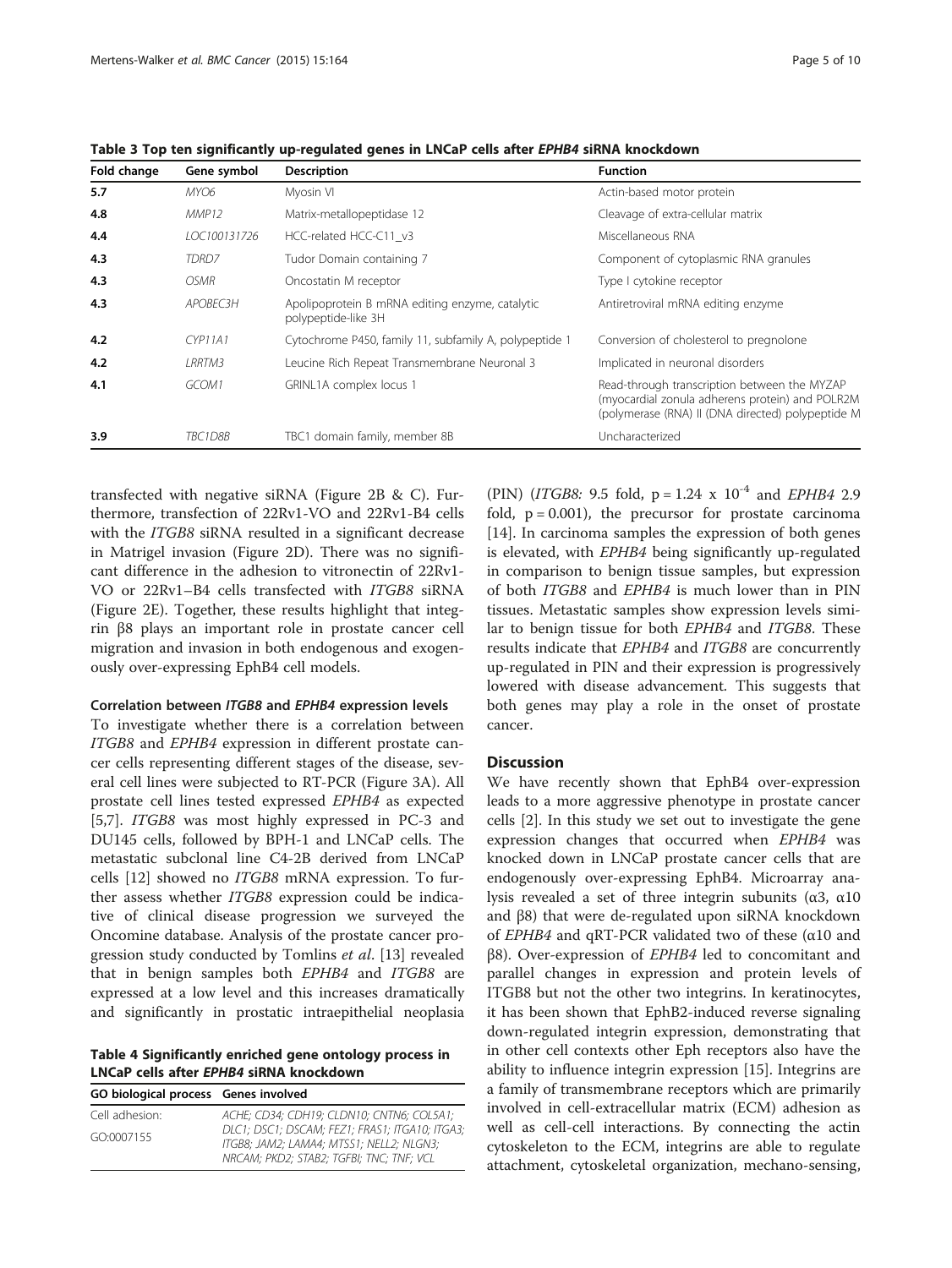<span id="page-5-0"></span>

ITGA3, ITGA10 and ITGB8, normalized to GAPDH, in stably over-expressing 22Rv1-B4 cells as determined by qRT-PCR. Dotted line indicates normalized level of negative siRNA control. E) Western blotting analysis showing integrin β8 and EphB4 protein levels in 22Rv1-B4 over-expressing prostate cancer cells. GAPDH was used as a loading control. F) Relative gene expression of ITGAV in stably over-expressing 22Rv1-B4 compared to VO (vector only) cells as determined by qRT-PCR. QRT-PCR experiments were carried out in triplicate and with three biological replicates. Western blotting experiments were carried out three times and representative cropped blots are shown. Graphs are presented with  $\pm$  SD. \*\*\*  $p$   $>$  0.005, \*\*  $p$   $<$  0.01, \*  $p$   $<$  0.05.

migration, proliferation, differentiation and cell survival [[16\]](#page-8-0). Through their several roles, integrins have been found to be involved in a range of pathological processes including tumor angiogenesis and metastasis [\[17,18](#page-8-0)].

There is evidence that Eph/ephrin signaling can influence integrin clustering and in some cases, inhibit integrin downstream signaling [[19,20\]](#page-8-0). Furthermore, ephrin-A1 and

EphA2 have both been shown to co-localize with integrin α3 [\[20-22](#page-8-0)]. In breast cancer cell lines, EphB4 exogenous overexpression reduces integrin β1 expression resulting in increased migration in a ligand-independent manner [\[23](#page-8-0)]. In the current study, validation experiments confirmed that ITGB8 was significantly down-regulated when EPHB4 was knocked down and moreover, was also up-regulated when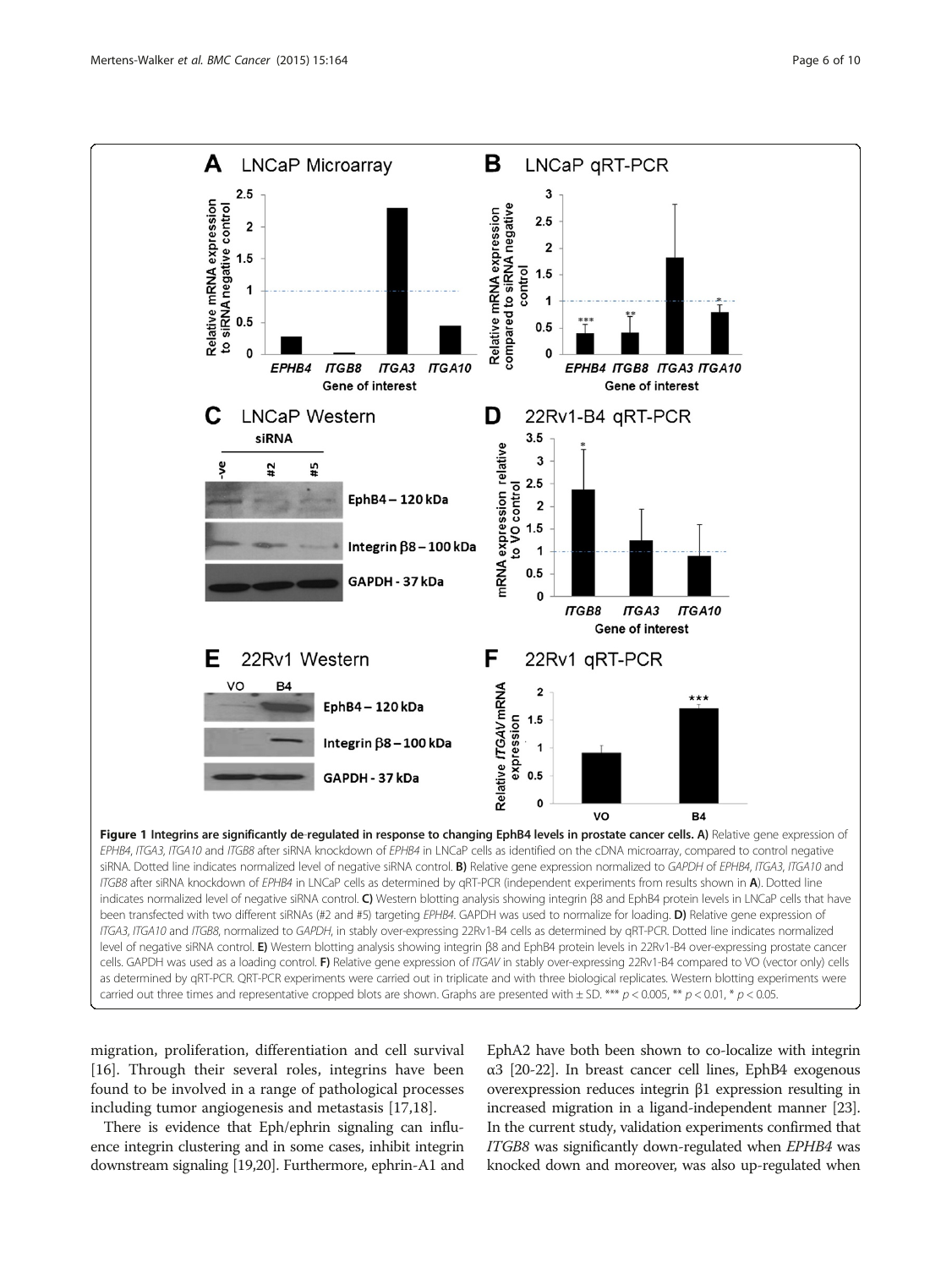<span id="page-6-0"></span>

EPHB4 was over-expressed in prostate cancer cells. This suggests that *EPHB4* and *ITGB8* are potentially transcriptionally co-regulated. In terms of transcriptional regulation, the ITGB8 promotor contains SP and CRE binding motifs and is regulated by SP1, SP3 and an AP-1 complex [\[24](#page-8-0)]. EPHB4 on the other hand has been shown to be transcriptionally regulated by HoxA9 in endothelial cells [\[25](#page-8-0)], but no information is available about the transcription factors involved in regulating expression of EPHB4 in cancer cells. It would be

interesting to investigate whether the transcription factors of the SP family can also influence EPHB4 expression in prostate cancer and thus be responsible for coregulating ITGB8 and EPHB4.

Although only limited information is available about the role of integrin β8 in cancer it has been identified as up-regulated in several cancers including head and neck cancer, hepatocellular carcinoma, some ovarian cancer and melanoma cell lines as well as primary non-small lung cancer samples and brain metastases from several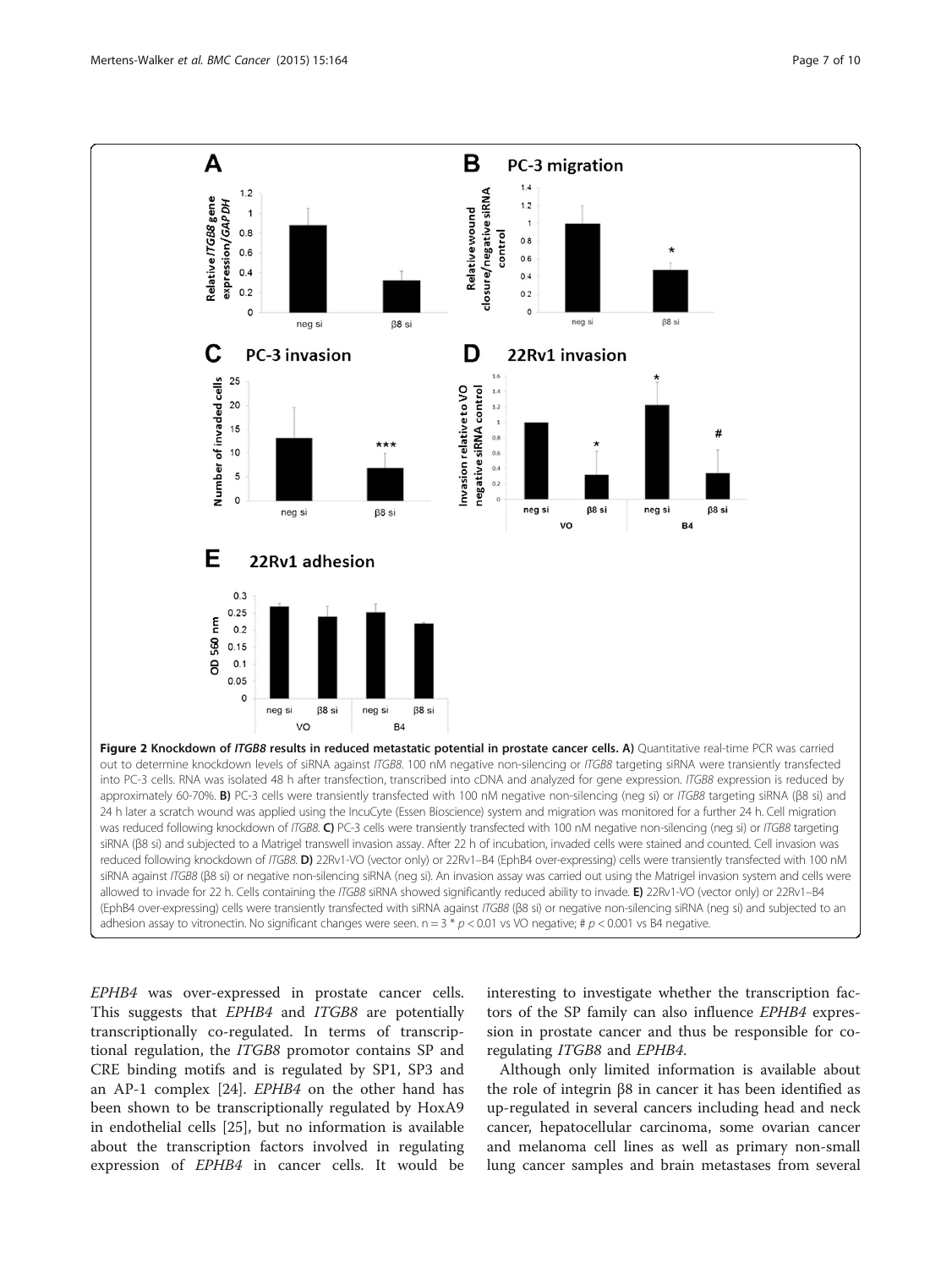

<span id="page-7-0"></span>

epithelial cancers [\[26](#page-8-0)-[28](#page-8-0)]. Furthermore, ITGB8 has been identified as a member of a six-gene expression signature biomarker predicting lung metastasis from breast cancer [[29\]](#page-8-0). In glioblastoma specimens, there appears to be a correlation between low integrin β8 expression and highly angiogenic, but poorly invasive tumors; as well as high integrin β8 expression in low angiogenic and highly invasive tumors (17). This implies that integrin β8 is involved in differential control of angiogenesis versus tumor cell invasion in glioblastomas. On the other hand, integrin β8 has been shown to be growth inhibitory in lung cancer cells, yet it is also playing a fundamental role in lung cancer metastasis indicating that this integrin functions in a complex manner in cancer presumably depending on tissue and progression context [[30](#page-8-0)-[32\]](#page-9-0). As the expression of integrin β8 has been found to be increased in metastases from various tumors, including breast and lung, we speculated that integrin β8 could also play a role in prostate cancer cell migration and invasion and we show that silencing of ITGB8 reduces cell motility [[28,29\]](#page-8-0). In highly invasive glioblastoma tumors, high levels of integrin β8 cooperate with Rho proteins to drive invasion [\[11\]](#page-8-0). Eph receptors are also able to activate the Rho pathway to regulate cancer cell migration [[33](#page-9-0)] and thus it is possible that EphB4 and integrin β8 work cooperatively to control cell motility.

By interrogating the Oncomine database we have identified ITGB8 as being up-regulated in PIN, the precursor to prostate cancer which is puzzling considering its role in metastases. It is possible that integrin β8 is able to impact on different stages of tumor development in different cell populations. In established prostate cancer cell lines we demonstrate that integrin β8 plays a vital role in migration and invasion. These results are in agreement with previous reports describing similar findings in lung cancer and glioblastoma [\[11,31\]](#page-8-0).

Integrin β8 has been shown to only heterodimerise with the integrin αv subunit and this heterodimer binds to vitronectin [[10](#page-8-0)]. We show here that the αv subunit expression also increases in stably EphB4 overexpressing prostate cancer cells, but no effect on adhesion to vitronectin was seen. Interestingly, transforming growth factor β (TGF-β) has been identified as the only physiologically relevant ligand for integrin αvβ8 and activation of matrix-bound latent TGF-β by integrin αvβ8 results in activation of TGF-β signaling and remodeling of human airway fibroblasts [\[34](#page-9-0)]. TGF-β is a well-known cytokine with a variety of physiological functions such as proliferation, differentiation and immune response and in addition it plays a major role in cancer progression by inducing epithelial-to-mesenchymal transition (EMT) in prostate cancer and promoting metastasis to the bone, the final step in prostate cancer progression [[35,36](#page-9-0)]. In our array data TGFB1 was also found to be significantly upregulated by 2-fold (data not shown). This could indicate that EPHB4, ITGB8 and TGFB1 are intrinsically regulated in prostate cancer cells, therefore contributing to cancer progression and metastasis through the process of EMT. However, expression analysis of the EMT markers E-cadherin and Snail did not show any significant changes in PC-3 cells transfected with *ITGB8* siRNA (data not shown). Changes in E-cadherin and Snail expression have been reported in lung cancer cells where ITGB8 was silenced [\[31](#page-8-0)].

Cilengitide, a selective antagonist of αvβ3 and vβ5 integrins, is currently in clinical trials for a variety of solid tumors, but so far the results are modest [\[37-39](#page-9-0)]. In prostate cancer, no clinical effect was seen [[40](#page-9-0)]. Targeting the αvβ8 integrin in combination with EphB4 targeted therapies may represent a future avenue for prostate cancer therapy.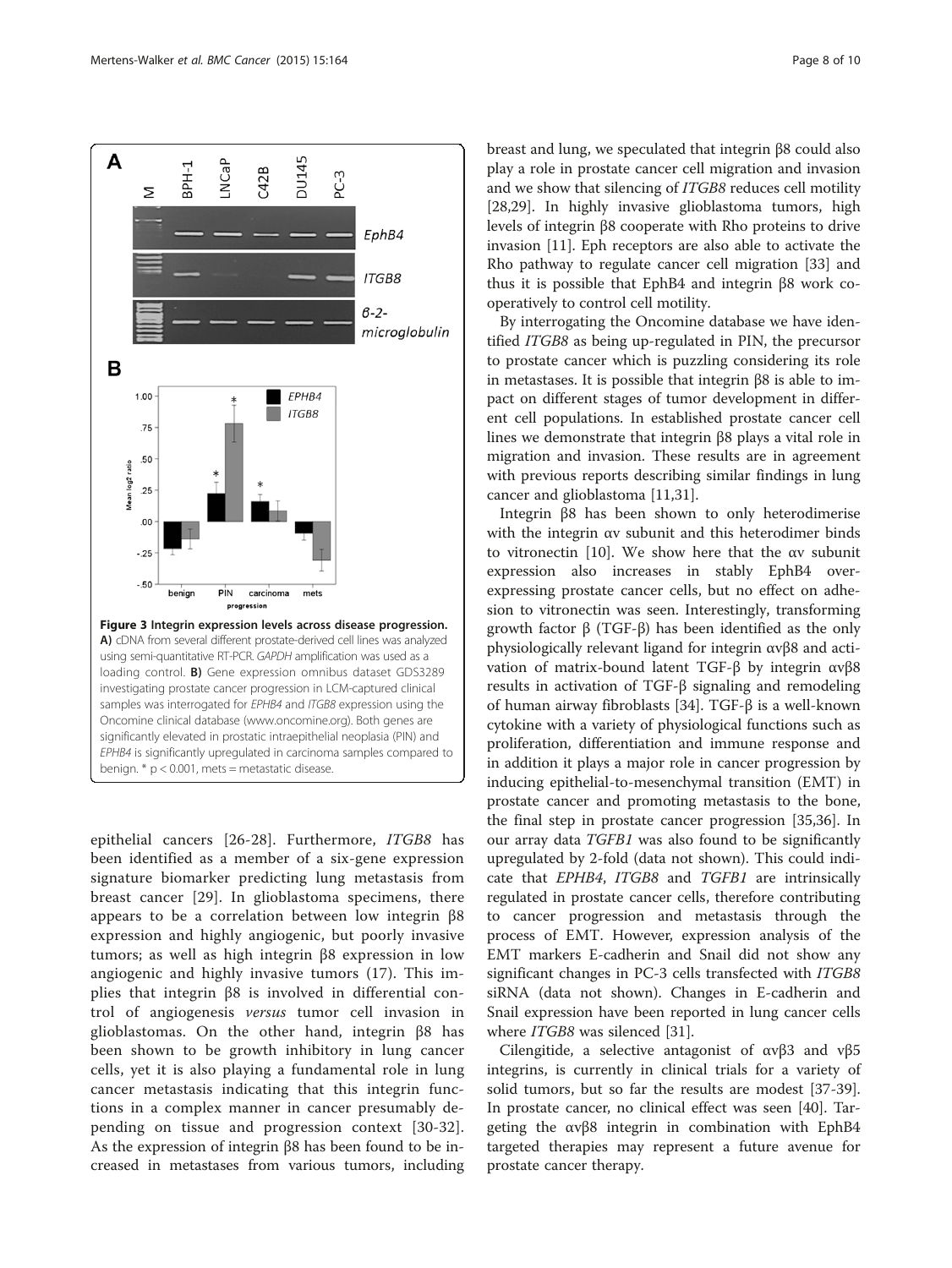# <span id="page-8-0"></span>Conclusions

Alteration of EphB4 levels (through knockdown or overexpression) concurrently, and in a similar manner, alters the levels of integrin β8. The high level of expression of both EPHB4 and ITGB8 in clinical PIN samples suggests that their increased expression is an early event in the development of prostate cancer. This also identifies a new mechanism for EphB4 function in prostate cancer through the regulation of ITGB8, which our results show can contribute to prostate cancer cell motility. Targeting both EphB4 and integrin β8 may provide new options for treating prostate cancer.

# Additional file

[Additional file 1: Figure S1.](http://www.biomedcentral.com/content/supplementary/s12885-015-1164-6-s1.tiff) Microarray analysis of de-regulated genes after siRNA knockdown of EPHB4 in LNCaP prostate cancer cells. Volcano plot representing up-and down-regulated genes (log2 scale, fold change) comparing non-silencing siRNA samples ( $n = 3$ ) to *EPHB4* knockdown samples (n = 4). The analysis was carried out using Genespring GX11 (Agilent Technologies).

#### Competing interests

The authors declare that they have no competing interests.

#### Authors' contributions

IMW conceived the study, coordinated it and carried out transwell migration and invasion assays, real-time PCR, ONCOMINE database analysis as well as statistical analysis and wrote the manuscript. BC carried out real-time PCR and western blotting. MM carried out the wound migration assay. AR hybridized the samples to the microarray and helped with the data analysis. CC provided the microarrays and helped coordinate the microarray study. ACH and SAS helped in planning of the study and drafted the manuscript. All authors read and approved the final manuscript.

#### Acknowledgements

This work was supported by an Early Career Researcher grant awarded to IM-W by the Institute of Health and Biomedical Innovation and grants to ACH and S-AS from the Australian Prostate Cancer Research Centre-Queensland and Queensland University of Technology.

#### Received: 1 October 2014 Accepted: 5 March 2015 Published online: 22 March 2015

#### References

- 1. Pasquale EB. Eph receptor signalling casts a wide net on cell behaviour. Nat Rev Mol Cell Biol. 2005;6:462–75.
- 2. Rutkowski R, Mertens-Walker I, Lisle JE, Herington AC, Stephenson SA. Evidence for a dual function of EphB4 as tumor promoter and suppressor regulated by the absence or presence of the ephrin-B2 ligand. Int J Cancer. 2012;131:E614–24.
- 3. Dopeso H, Mateo-Lozano S, Mazzolini R, Rodrigues P, Lagares-Tena L, Ceron J, et al. The receptor tyrosine kinase EPHB4 has tumor suppressor activities in intestinal tumorigenesis. Cancer Res. 2009;69:7430–8.
- 4. Kumar SR, Singh J, Xia G, Krasnoperov V, Hassanieh L, Ley EJ, et al. Receptor tyrosine kinase EphB4 is a survival factor in breast cancer. Am J Pathol. 2006;169:279–93.
- 5. Xia G, Kumar SR, Masood R, Zhu S, Reddy R, Krasnoperov V, et al. EphB4 expression and biological significance in prostate cancer. Cancer Res. 2005;65:4623–32.
- Noren NK, Foos G, Hauser CA, Pasquale EB. The EphB4 receptor suppresses breast cancer cell tumorigenicity through an Abl-Crk pathway. Nat Cell Biol. 2006;8:815–25.
- 7. Lee YC, Perren JR, Douglas EL, Raynor MP, Bartley MA, Bardy PG, et al. Investigation of the expression of the EphB4 receptor tyrosine kinase in prostate carcinoma. BMC cancer. 2005;5:119.
- 8. Sieh S, Taubenberger AV, Rizzi SC, Sadowski M, Lehman ML, Rockstroh A, et al. Phenotypic characterization of prostate cancer LNCaP cells cultured within a bioengineered microenvironment. PloS One. 2012;7:e40217.
- 9. Stephenson SA, Slomka S, Douglas EL, Hewett PJ, Hardingham JE. Receptor protein tyrosine kinase EphB4 is up-regulated in colon cancer. BMC Mol Biol. 2001;2:15.
- 10. Nishimura SL, Sheppard D, Pytela R. Integrin alpha v beta 8. Interaction with vitronectin and functional divergence of the beta 8 cytoplasmic domain. J Biol Chem. 1994;269:28708–15.
- 11. Reyes SB, Narayanan AS, Lee HS, Tchaicha JH, Aldape KD, Lang FF, et al. Alphavbeta8 integrin interacts with RhoGDI1 to regulate Rac1 and Cdc42 activation and drive glioblastoma cell invasion. Mol Biol Cell. 2013;24:474–82.
- 12. Thalmann GN, Anezinis PE, Chang SM, Zhau HE, Kim EE, Hopwood VL, et al. Androgen-independent cancer progression and bone metastasis in the LNCaP model of human prostate cancer. Cancer Res. 1994;54:2577–81.
- 13. Tomlins SA, Mehra R, Rhodes DR, Cao X, Wang L, Dhanasekaran SM, et al. Integrative molecular concept modeling of prostate cancer progression. Nat Genet. 2007;39:41–51.
- 14. Bostwick DG, Qian J. High-grade prostatic intraepithelial neoplasia. Mod Pathol. 2004;17:360–79.
- 15. Walsh R, Blumenberg M. Eph-2B, acting as an extracellular ligand, induces differentiation markers in epidermal keratinocytes. J Cell Physiol. 2012;227:2330–40.
- 16. Morse EM, Brahme NN, Calderwood DA. Integrin cytoplasmic tail interactions. Biochemistry. 2014;53:810–20.
- 17. Goodman SL, Picard M. Integrins as therapeutic targets. Trends Pharmacol Sci. 2012;33:405–12.
- 18. Weis SM, Cheresh DA. Tumor angiogenesis: molecular pathways and therapeutic targets. Nat Med. 2011;17:1359–70.
- 19. Jülich D, Mould AP, Koper E, Holley SA. Control of extracellular matrix assembly along tissue boundaries via integrin and Eph/Ephrin signaling. Development. 2009;136:2913–21.
- 20. Bourgin C, Murai KK, Richter M, Pasquale EB. The EphA4 receptor regulates dendritic spine remodeling by affecting beta1-integrin signaling pathways. J Cell Biol. 2007;178:1295–307.
- 21. Zou JX, Wang B, Kalo MS, Zisch AH, Pasquale EB, Ruoslahti E. An Eph receptor regulates integrin activity through R-Ras. Proc Natl Acad Sci U S A. 1999;96:13813–8.
- 22. Makarov A, Ylivinkka I, Nyman TA, Hyytiainen M, Keski-Oja J. Ephrin-As, Eph receptors and integrin alpha3 interact and colocalise at membrane protrusions of U251MG glioblastoma cells. Cell Biol Int. 2013;37:1090–88.
- 23. Noren NK, Yang NY, Silldorff M, Mutyala R, Pasquale EB. Ephrin-independent regulation of cell substrate adhesion by the EphB4 receptor. Biochem J. 2009;422:433–42.
- 24. Markovics JA, Araya J, Cambier S, Jablons D, Hill A, Wolters PJ, et al. Transcription of the transforming growth factor beta activating integrin beta8 subunit is regulated by SP3, AP-1, and the p38 pathway. J Biol Chem. 2010;285:24695–706.
- 25. Bruhl T, Urbich C, Aicher D, Acker-Palmer A, Zeiher AM, Dimmeler S. Homeobox A9 transcriptionally regulates the EphB4 receptor to modulate endothelial cell migration and tube formation. Circ Res. 2004;94:743–51.
- 26. Liu LX, Jiang HC, Liu ZH, Zhou J, Zhang WH, Zhu AL, et al. Integrin gene expression profiles of human hepatocellular carcinoma. World J Gastroenterol. 2002;8:631–7.
- 27. Goodman SL, Grote HJ, Wilm C. Matched rabbit monoclonal antibodies against alphav-series integrins reveal a novel alphavbeta3-LIBS epitope, and permit routine staining of archival paraffin samples of human tumors. Biol Open. 2012;1:329–40.
- 28. Vogetseder A, Thies S, Ingold B, Roth P, Weller M, Schraml P, et al. Alphav-Integrin isoform expression in primary human tumors and brain metastases. Int J Cancer. 2013;133:2362–71.
- 29. Landemaine T, Jackson A, Bellahcene A, Rucci N, Sin S, Abad BM, et al. A six-gene signature predicting breast cancer lung metastasis. Cancer Res. 2008;68:6092–9.
- 30. Cambier S, Mu D-Z, O'Connell D, Boylen K, Travis W, Liu W-H, et al. A Role for the Integrin αvβ8 in the negative regulation of epithelial cell growth. Cancer Res. 2000;60:7084–93.
- 31. Xu Z, Wu R. Alteration in metastasis potential and gene expression in human lung cancer cell lines by ITGB8 silencing. Anat Rec (Hoboken). 2012;295:1446–54.